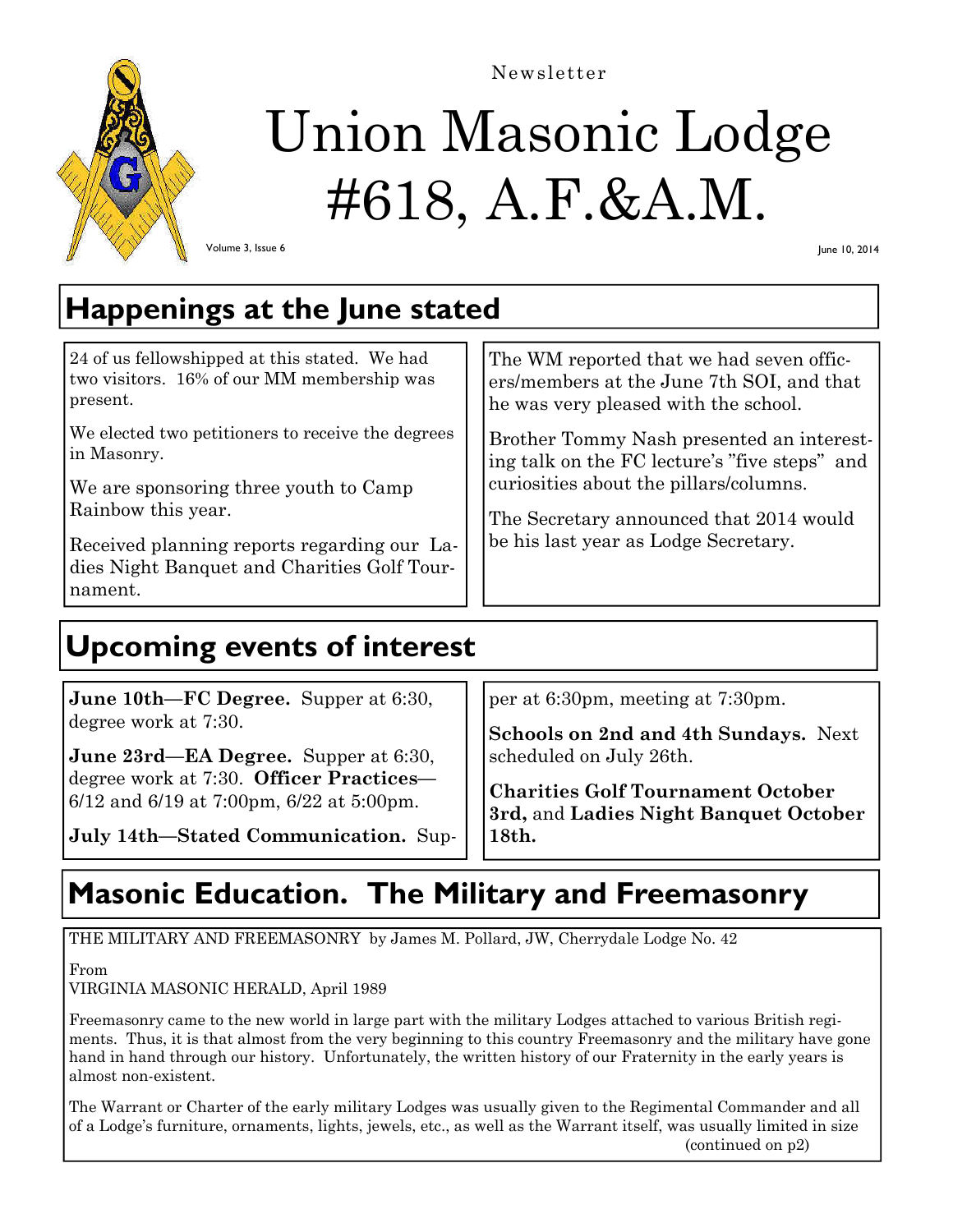| <b>AGE / BIRTH DATE REPORT</b><br>66 06/23/1948 RICHARD F. THORN-<br>48 06/24/1966 THOMAS B. HILL<br>(sorted by age on birth date)<br><b>BURG</b><br>53 06/03/1961 ROBERT A. BURGESS<br>82 06/17/1932 WILLIAM T. JOHN-<br>JR<br><b>SON</b><br>49 06/14/1965 JAMES W. BENNETT JR<br>69 06/06/1945 CLAUDE H. HELMS<br>49 07/26/1965 DANIEL B. JOHN-<br><b>AGE / BIRTH DATE REPORT</b><br>55 07/09/1959 JAMES K. HODGE<br><b>SON</b><br>(sorted by age on birth date)<br>53 07/05/1961 JEFFREY M. BRADLEY<br>47 07/08/1967 BRIAN K. KNOX<br>52 07/17/1962 STANLEY W. DRYE<br>46 07/08/1968 ANTHONY W. WIL-<br>51 07/22/1963 CHARLES K. FURR<br><b>LIAMS</b> | June Birthdays (by age) |  |  |  |  |
|----------------------------------------------------------------------------------------------------------------------------------------------------------------------------------------------------------------------------------------------------------------------------------------------------------------------------------------------------------------------------------------------------------------------------------------------------------------------------------------------------------------------------------------------------------------------------------------------------------------------------------------------------------|-------------------------|--|--|--|--|
|                                                                                                                                                                                                                                                                                                                                                                                                                                                                                                                                                                                                                                                          |                         |  |  |  |  |
|                                                                                                                                                                                                                                                                                                                                                                                                                                                                                                                                                                                                                                                          |                         |  |  |  |  |
| 77 07/29/1937 ROBERT F. SHINN<br>  72 07/19/1942 STEPHEN A.                                                                                                                                                                                                                                                                                                                                                                                                                                                                                                                                                                                              | July Birthdays (by age) |  |  |  |  |
|                                                                                                                                                                                                                                                                                                                                                                                                                                                                                                                                                                                                                                                          |                         |  |  |  |  |
|                                                                                                                                                                                                                                                                                                                                                                                                                                                                                                                                                                                                                                                          |                         |  |  |  |  |
|                                                                                                                                                                                                                                                                                                                                                                                                                                                                                                                                                                                                                                                          | <b>WHITE</b>            |  |  |  |  |
| 50 07/06/1964 KENNETH J. KIKER<br>69 07/07/1945 BERNIE L. PENCE<br>50 07/28/1964 JOHN E. MILLS                                                                                                                                                                                                                                                                                                                                                                                                                                                                                                                                                           |                         |  |  |  |  |

## (continued from p1)

64 07/19/1950 DONALD T. HILL

to that which could be carried in one small military chest. Membership in these Lodges was usually limited to officers of the regiment; normally, civilians were not admitted although in some few cases this rule seems to have been overlooked.

The first Warrant for a military Lodge was issued by the Grand Lodge of Ireland in 1732 to the First British Foot Regiment. Within a few years the Grand Lodge of Scotland and both the Grand Lodge of England, Modern and Antient were issuing Warrants to military Lodges. By 1755, twenty-nine Warrants had been issued by theses for Grand Lodges combined. The naval service was not very active in the formation of military Lodges, with only three such lodges known to have existed, all being warranted by the Modern Grand Lodge of England.

There were also military Lodges formed on the continent of Europe but these did not follow the form of the English Lodges. The continental Lodges were all stationary in nature rather that traveling Lodges. This, I think, was mostly due to the empire building of the British, as opposed to the continental power staying mostly land locked to Europe.

The first record of a military Lodge Warrant being issued in the new world happened during the French and Indian Wars. It was issued by the then Provincial Grand Master at Boston to the 28th British Foot in an expedition against the French at Crown Point. Several other such Lodges followed and during the American Revolution one was issued to a Lodge named the "Movable Lodge."

During the American Revolution there were 10 Lodges working in the American army. One of these Lodges was the American Union Lodge and that Lodge exists to this day under the Grand Lodge of Ohio as American Union Lodge No. 1.

There were at least two instances during the war in which some of a British Lodge's furniture, Warrant and jewels were captured by the Americans. In both known cases there is also a record of these items being restored to their owners by an honor guard under a flag of truce.

One item of interest to the Marines is that the same Tun Tavern of Marine Corps fame was also the early home of the Masons of Philadelphia.

(continued on p3)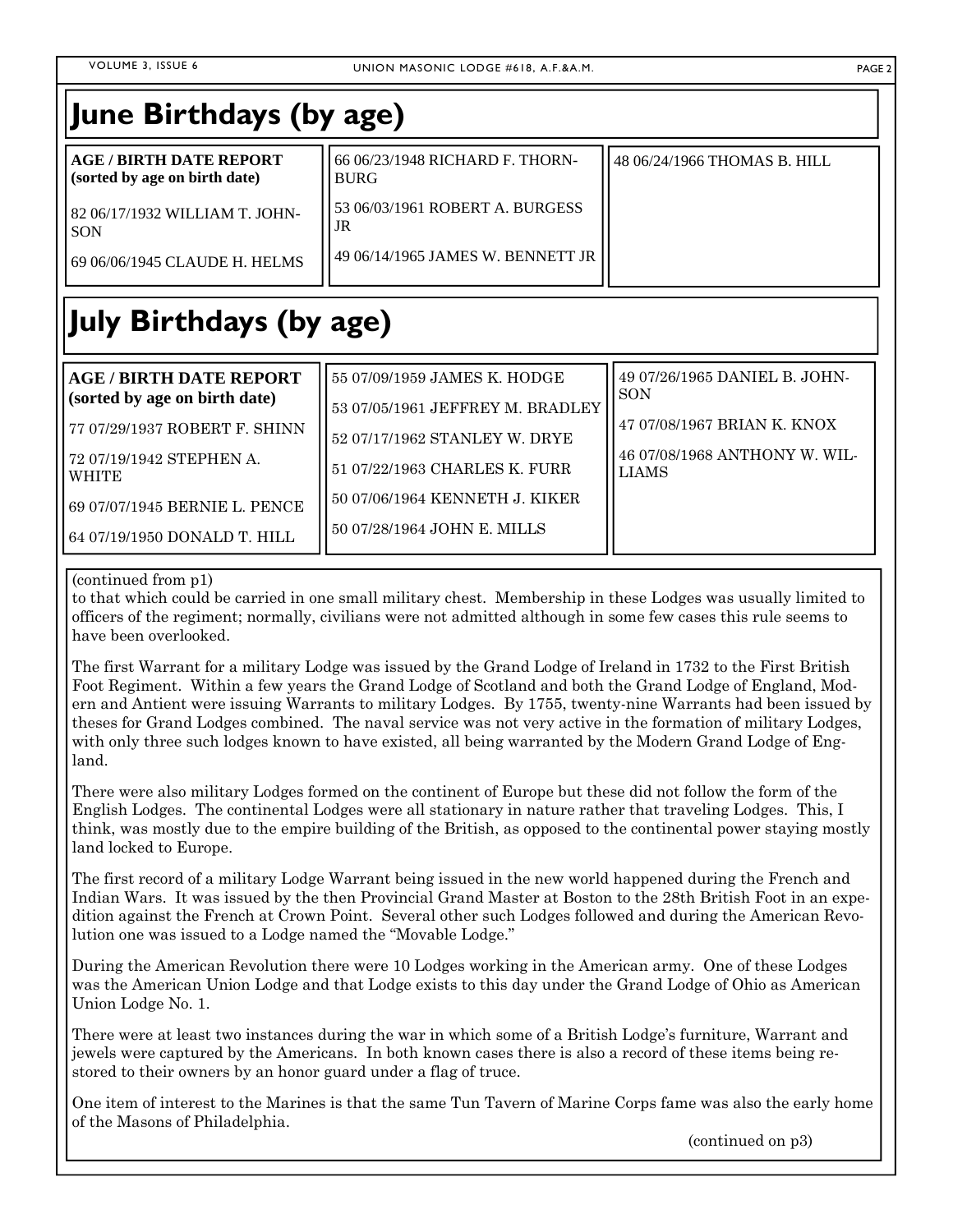## (continued from p2)

The War of 1812 found no military Lodges being formed, I suspect in large part because most of the fighting was of a naval nature and what ground fighting there was more of the naval raid nature than that of an extended land campaign.

During the Mexican War there were at least 12 traveling military Lodges formed and at least two of them accompanied our army to Mexico, although nothing is known of their work. One of these Lodges was from Virginia, Virginia Military Lodge 1 being attached to the Virginia Regiment of Volunteers. All of these Lodges worked under dispensation and none of them were ever chartered.

During the War of Northern Aggression, or War Between The States, there were, depending on the source, between 77 and almost 200 military Lodges. Virginia is reported to have had from 7 to 28 Lodges with the southern armies. Indiana led the list with 37 Lodges in the north and Texas is estimated to have had some 50 military Lodges, although firm records do not exist to support that figure.

Several Grand Lodges issued no dispensations, feeling either that the military Lodges were making Masons who could not have gained admission back home, or that such Lodges were an infringement on the Grand Lodge where the troops were stationed.

Of local interest in this respect is the action of the Grand Lodge of the District of Columbia following the union occupation of Alexandria, Virginia early in the war. This happened in 1862 when several residents of Alexandria petitioned the Grand Lodge of D.C. for a dispensation to form a Lodge to be known as "Union Lodge." It was stated that there was no Lodge working in the city, that the Charter of Alexandria-Washington Lodge had been ransacked and forced to disband. The Grand Lodge of D.C. granted this dispensation and this act was to cause strained relations between the two Grand Lodges for some years. Not until after the war was this problem resolved by the merger of these two Lodges.

Many Grand Lodges, and also Grand Master, came to regret what later was regarded as their too liberal issue of dispensation and never again would anything like the number issued during this period of our history be repeated. This was due in part to the lack of any reports or returns to the Grand Lodges by most of the military Lodges.

The Spanish-American War found only two military Lodges, one from Kentucky and one from North Dakota, although California granted three dispensations for formation of Lodges in the Philippines, which later led to the formation of the Grand Lodge of the Philippines.

World War 1 saw only a few military Lodges granted dispensations. Only three were granted for work within the United States. Nine more were granted for work in France and Germany during the occupation. There were also four dispensations issued but never used. By this time there were only 17 Grand Lodges which favored military Lodges, Virginia being one of them, while there was an equal number which were opposed to such Lodges with 15 additional Grand Lodges whose attitude was unknown.

With the return of the Charter of Lahneck Military Lodge Number 1186 to the Grand Lodge of Texas in July of 1922, the last military Lodge in the United States ceased to exist. Although there were several requested for dispensations during World War II, none were granted. To find military Lodges today we must look to those chartered under the Grand Lodge of England and there are still some of these in existence.

------------------------------------------------------------------

(Excerpted from Wikipedia re Antient)

Antient Grand Lodge England

The Ancient Grand Lodge of England, as it is known today, or The Grand Lodge of the Most Ancient and Honourable Fraternity of Free and Accepted Masons (according to the Old Constitutions granted by His Royal Highness Prince Edwin, at York, Anno Domini nine hundred and twenty six, and in the year of Masonry four thousand nine hundred and twenty six) as they described themselves on their warrants, was a rival Grand Lodge to the Grand Lodge of England. It existed from 1751 until 1813 when the United Grand Lodge of England was created from the two Grand Lodges. They are now called the Antients, in contrast to the Moderns, the (continued on p4)